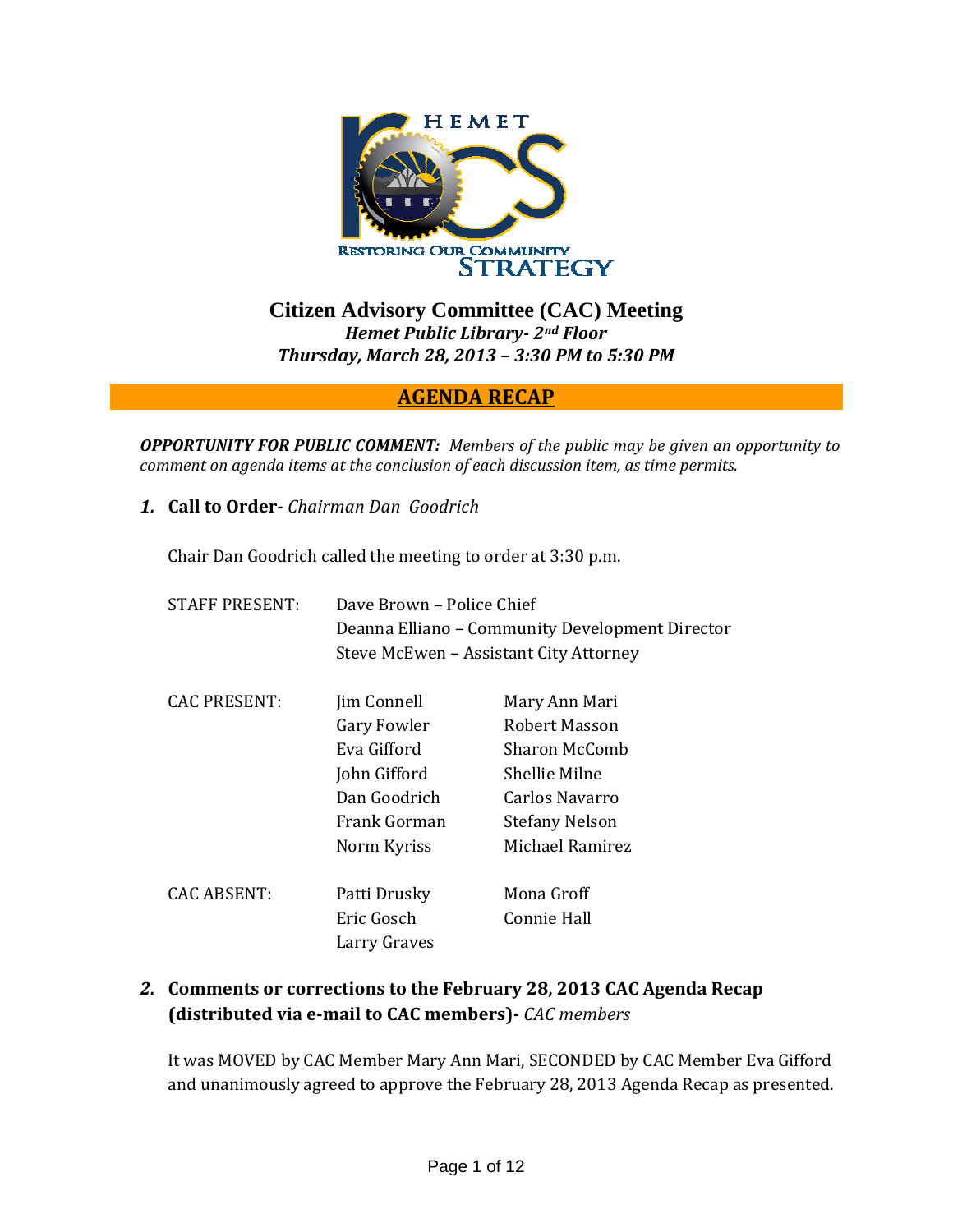# *3.* **Hemet ROCS Task Force Activities Update–** *Community Development Director Elliano*

CDD Elliano provided an update regarding both the Tier 1 and Tier 2 efforts of the Hemet ROCS task force, noting that Tier 1 efforts almost always result in arrests and/or parole violations. She advised that as the task force progresses, we hope to move out of the "triage mode" and towards the restoration of properties and getting people back into buildings to make them viable again.

CDD Elliano reviewed a list of some of the other items that were in progress. She advised after the Alcoholic Beverage Ordinance went into effect on February 21<sup>st</sup>, the Code Compliance Team had visited 44 liquor stores in the City to give them an informational packet regarding the ordinance, and to let them know that they would be returning in two weeks to check on compliance. Upon re‐visiting the stores, 19 were in compliance, six citations were issued, and the remaining 19 were working towards compliance.

CDD Elliano passed around several photos of the liquor stores before and after the sweep, noting that most of the violations displayed in the photos were related to signage and visibility. She advised that the businesses were appreciative of the notification that they were given regarding the ordinance, and that some had expressed concern with other businesses that were also in violation. Some business owners, particularly in the East Hemet area, commented about the stores in the County jurisdiction, so we have shared our ordinance with Olivia Barnes, Supervisor Stone's representative at the County, with hopes of establishing a coordinated effort.

CAC Member Gifford inquired regarding the types of violations that the task force was encountering.

CDD Elliano responded that for the Tier 1 efforts that involve the Police Department, there were often a lot of parole violations, drugs, weapons etc. The Tier 2 properties tend to include various health and safety code violations, as well as property maintenance issues and unpermitted construction. The larger Mobile Home Parks and apartment complexes seem to have more minor violations, while more severe violations are found in the smaller duplexes, four‐plexes, etc.

CAC Member Mari inquired regarding the success of the liquor store sweep.

CDD Elliano responded that overall she thought it had been very productive and that staff was hopeful that compliance would be achieved with all of the stores that were inspected.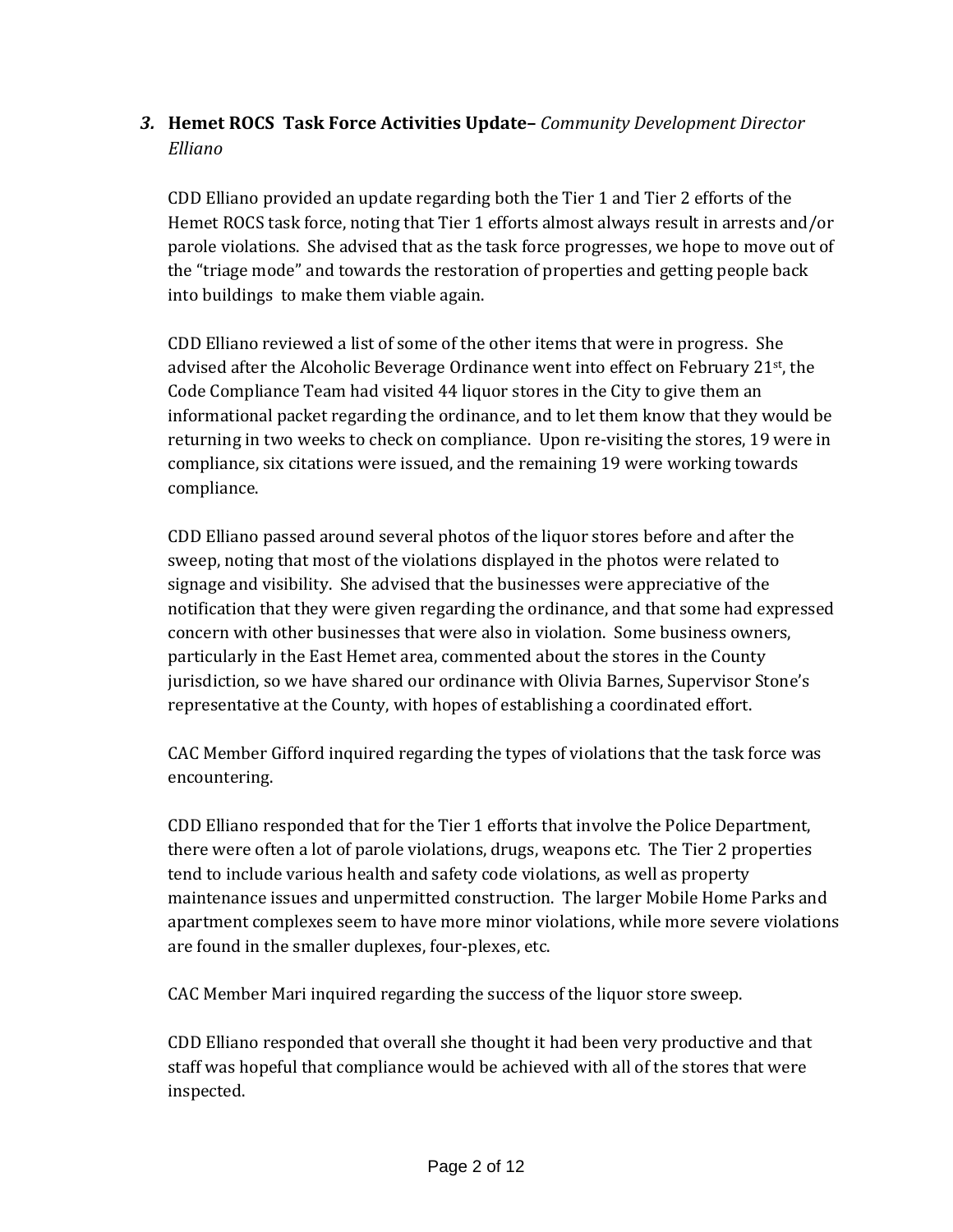CAC Member Ramirez commended staff and CDD Elliano on the ordinance, as well as the success depicted in the photos.

CDD Elliano thanked the CAC for their support, and noted that staff would continue to monitor the liquor stores to ensure continued compliance.

*4.* **Updates regarding the Abandoned/ Vacant Property Ordinance and the current Inventory of Boarded Properties** *Community Development Director Elliano and City Attorney*

CDD Elliano began her presentation by first advising that a draft version of the Abandoned / Vacant Property Ordinance had been distributed to the CAC via email.

She then continued with the good news that Notices of Default and Foreclosure in the City are decreasing, down from a total of 638 at the previous count in January to a current 603. Additionally, unemployment, previously reported at 19% is down to 14%, so we are seeing some trends of improvement. These trends are also being seen on the Economic Development side, through signs of investment interest. The former Skyline building, south of Acacia Avenue on Palm Avenue, was purchased by KPL Scaffold, Inc. who will be hiring 30 local people to help run their business.

Regarding vacant and boarded up property in the City, the last comprehensive inventory was completed in 2009, which indicated 277 boarded properties. This number is down to 53 board‐ups, which is comprised of 46 residential units and eight commercial buildings.

CAC Member Connell inquired about a recent meeting of various businesses that the Mayor had mentioned to him.

CDD Elliano suggested that he may be referring to the Broker Breakfast, which included representatives from both the Real Estate and Developer industries, as well as the City. Approximately 60 people attended, and the event was very successful. It was held prior to the International Council of Shopping Centers (ICSC) conference, at which two Council members and City staff will be conducting marketing of and outreach for the City of Hemet. Another similar meeting may be held with engineers, developers, etc., to discuss ideas on improving our permit processes.

CDD Elliano moved on to discuss the City's board‐up process, explaining that the Abandoned / Vacant Property Ordinance would help staff achieve early notification of properties going into foreclosure. She walked through the ordinance, and then offered to answer any questions.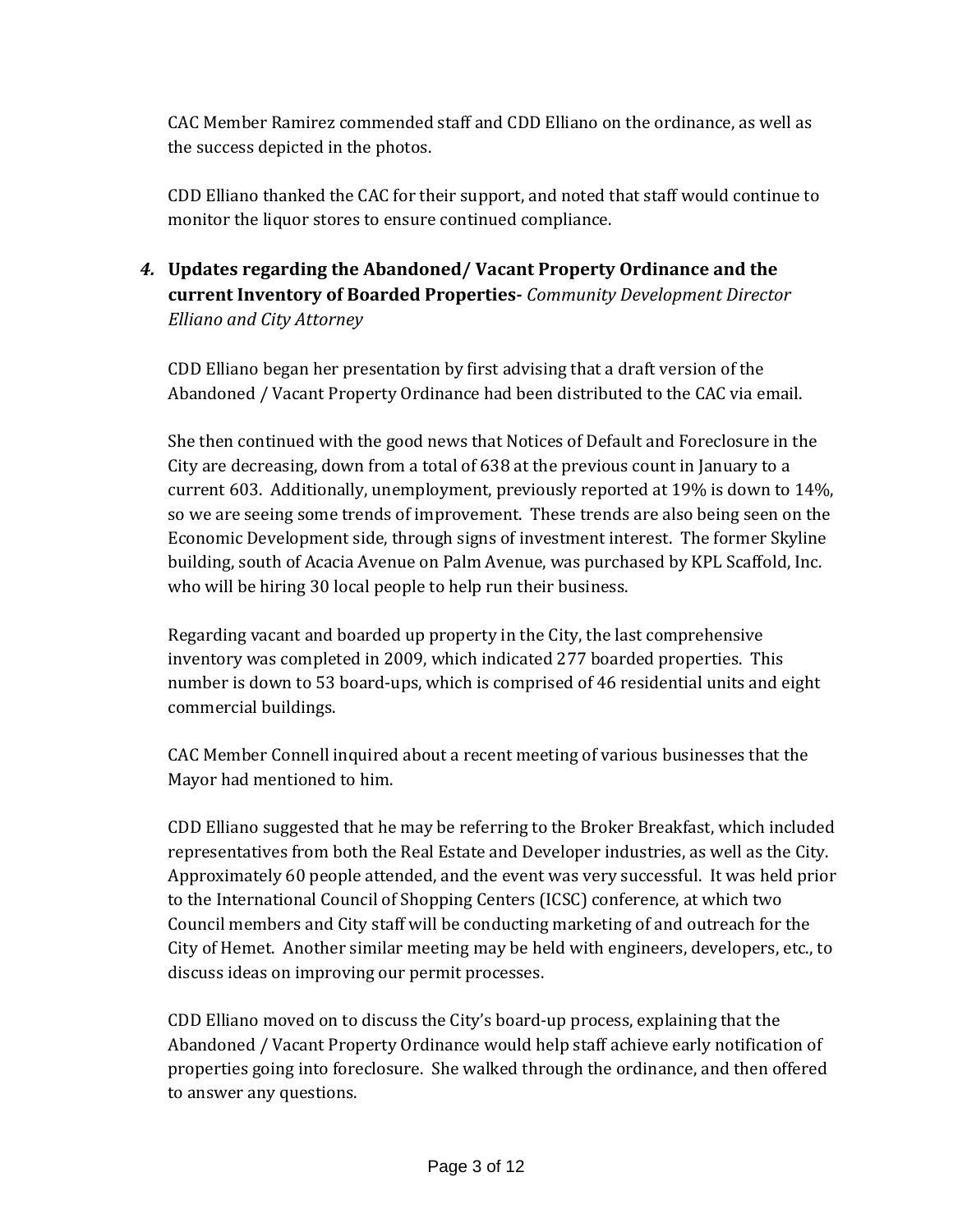CDD Elliano discussed the registration requirement of the Abandoned / Vacant Property Ordinance, noting that this process is already in place in Riverside and various other cities. She explained what the process would accomplish, and that it would place the onus on whomever is responsible for the property for the clean‐up and maintenance, rather than having Code Enforcement deal with it, which is what is currently happening. She explained the classification of "nuisances," and what each category under this section would do, and how it would work. Not all vacant properties are problematic, but usually those that are not being maintained tend to become a problem. Enforcement of the ordinance will be focused on these properties, and the ordinance includes maintenance requirements for vacant properties.

CAC Member Fowler stated his assumption that the ordinance included verbiage from other communities that already have such an ordinance established. He asked if this could be expanded on.

Assistant City Attorney McEwen advised that the ordinances from the cities of Placentia, Riverside, and Eastvale had been reviewed, and some verbiage or enforcement methods were acquired from each.

CAC Member John Gifford referred to the various places in the ordinance that discussed "due diligence" and "diligent progression." He asked if he was correct to assume that the argument of what this terminology meant would be determined by the Community Development Director.

CDD Elliano responded that it would typically be determined either by herself or the Building Official, depending on the issue.

CAC Member John Gifford suggested that it should be spelled out regarding who would make the determination.

Discussion ensued regarding various aspects of the ordinance.

Police Chief Brown suggested that if the City had 100% registration of vacant properties, it would save a great deal of time and provide a mechanism to deal with identifying squatters.

CAC Member Mari inquired regarding the time frame that would be allowed for an owner to bring a property into compliance, in the event that a tenant is renting a home but failing to maintain it, and the landlord is absent.

CDD Elliano explained that there was a different process to follow for vacant vs. occupied property. The City's abatement crews cannot go onto private property that is occupied. First a notice is sent to both the tenant and the property owner, followed by a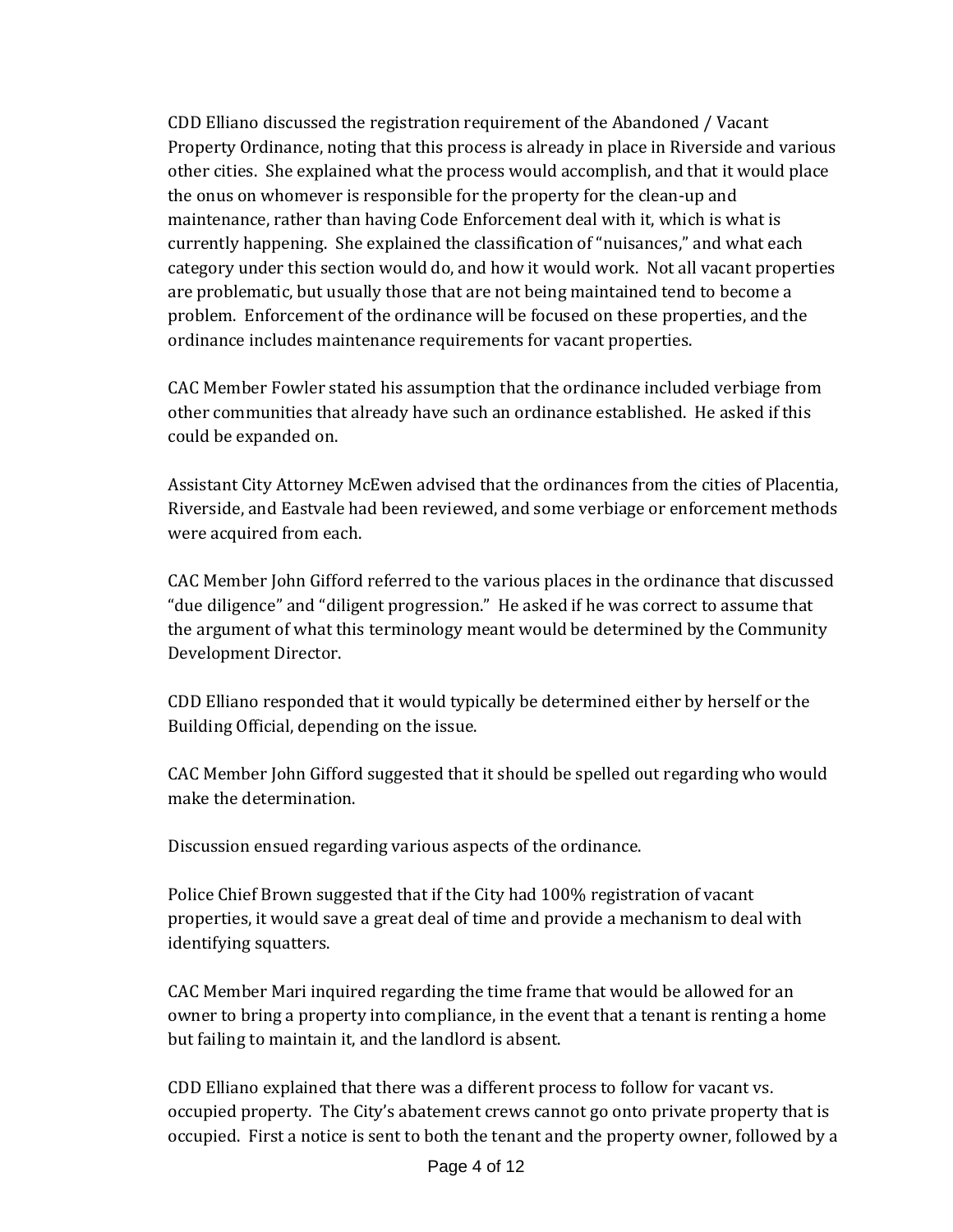citation if no compliance has occurred within a specified time frame. This type of situation falls under the Nuisance Ordinance, rather than the Abandoned / Vacant Property Ordinance.

CAC Member Mari suggested that compliance tends to come from getting into the pockets of the offenders. I would rather spend my money cleaning up my property than paying fines.

CAC Member Gorman inquired regarding the time frame for the recording of the Notice of Default, wondering if it was after the 10 days, or after the family vacates the house.

CDD Elliano advised that it was after the Notice of Default is recorded by the bank or lienholder.

CAC Member Gorman asked for clarification that, with this being the case, the family may not even have vacated the property yet.

CDD Elliano indicated that this was correct.

CAC Member Gorman wondered if the ordinance was working for the other communities utilizing it.

CDD Elliano noted that this depended on the level of the enforcement implemented by the community. The City of Riverside is very aggressive in enforcement of their ordinance, as is the City of Grand Terrace. Other cities with similar ordinances may or may not be as aggressive.

A discussion of the rental registration process ensued.

CAC Member McComb wondered how banks and/or lien holders would be made aware of the ordinance and its related process.

CDD Elliano advised that the City would be contacting them. She noted that questions are often posed by some of the banks who have taken over a property as to whether Hemet has a registration program, since they are accustomed to them in other cities.

Chairman Goodrich noted that under "Definitions" there is no definition of personal property listed. He suggested that one be added.

Assistant City Attorney McEwen responded that this could definitely be looked at.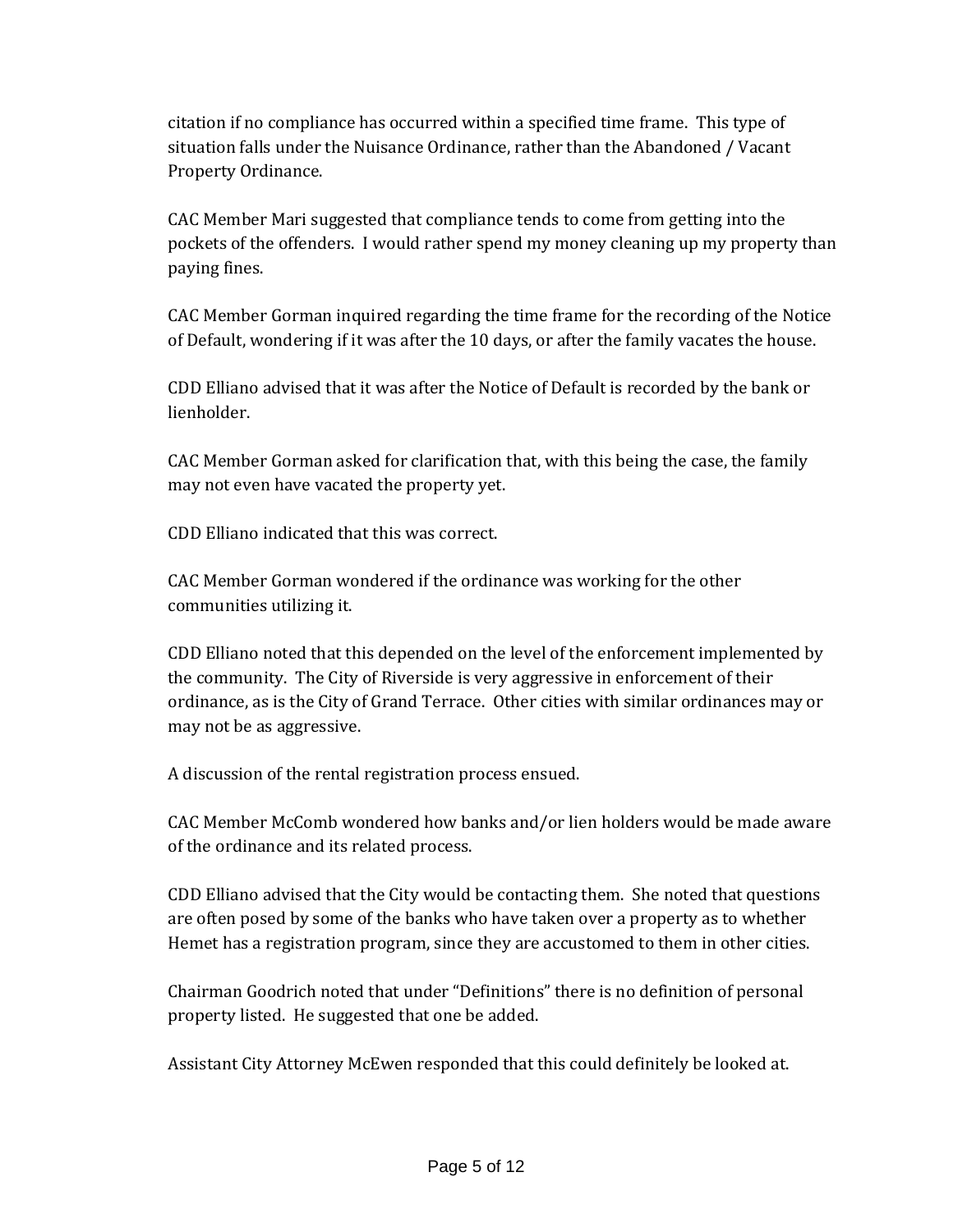Chairman Goodrich asked for clarification on the building permit process. If at the end of 180 days a property has not been completed can there be an extension? And if so, how many extensions can be granted?

CDD Elliano advised that to be granted an extension the property must be making substantial progress toward completion.

Chairman Goodrich suggested that this be spelled out, since what is often seen is the granting of multiple extensions without any real progress being made. Such cases have been known to go on for years.

Assistant City Attorney McEwen noted that there is a building code section that deals with permits. This can often be vague, and we have run into this issue in other cities as well.

CAC Member Gary Fowler suggested that there must be a reasonable limit somewhere. He referred to a local property that has been in poor repair for all of the 10 years that he has been a resident of the City, and that it seemed to him that 10 years was an unreasonable amount of extensions.

Discussion ensued regarding this issue.

CAC Member Kyriss referred to the "purpose and intent," and then noted the definition of abandoned property. It seems that to be addressed a property must not only be vacant, but also have a notice of default. He wondered if certain properties would be excluded because there is no Notice of Default.

Further discussion ensued.

It was suggested, with reference to Section 14‐503 (d)(4) of the proposed ordinance regarding registration requirements, that once a bank actually takes over a property they are typically very diligent in cleaning it up and maintaining it, and that with this in mind, perhaps the "prior to" verbiage should be removed.

CAC Member Kyriss indicated that he would like to see the banks take properties back as quickly as possible, and that he would hate for them to be hindered by this ordinance. He wondered what kind of penalty there was for non‐compliance.

Assitant City Attorney McEwen advised that any part of this ordinance could be enforced by any of the remedies that are currently in place, including the criminal route, civil action, or citations.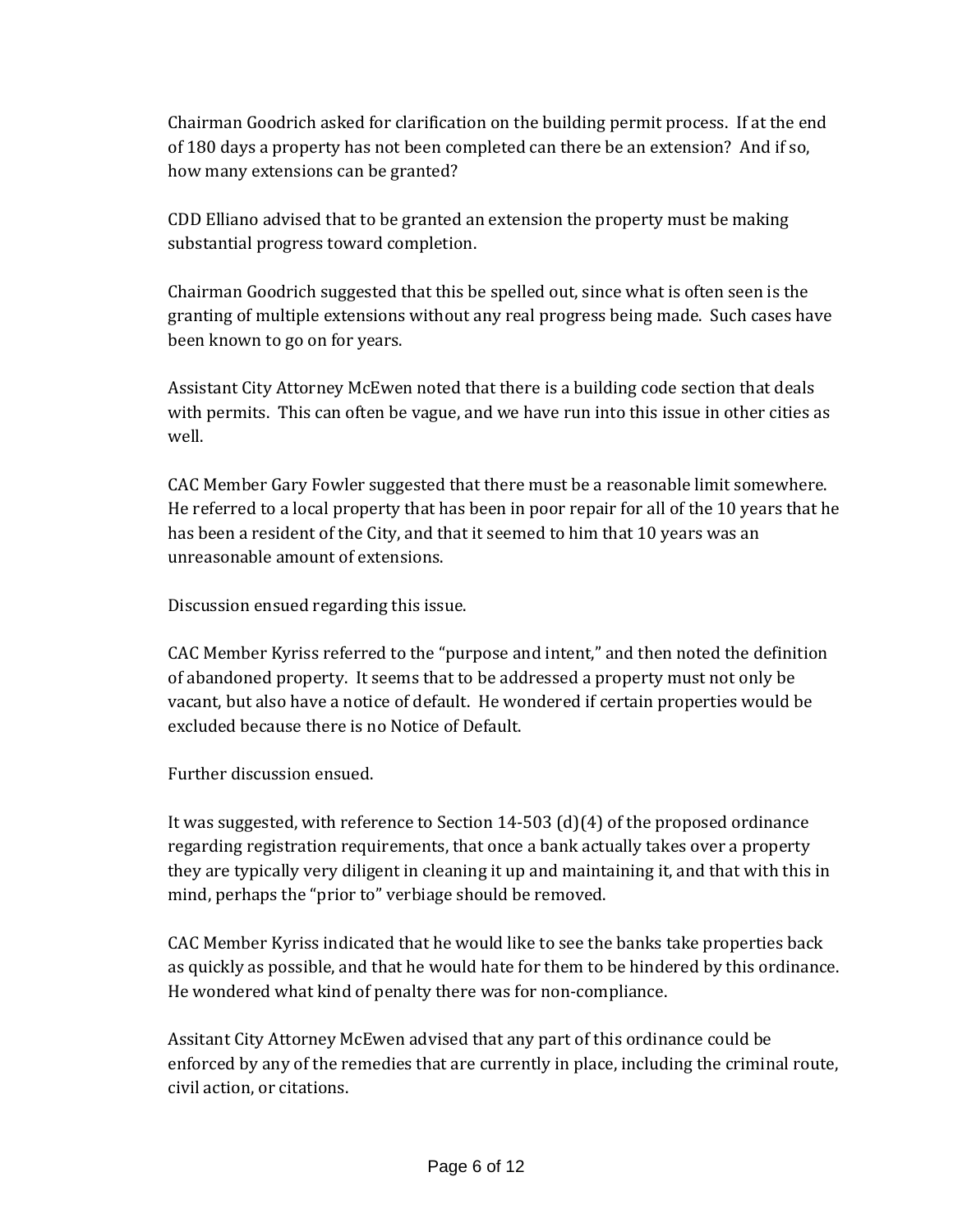CAC Member Kyriss brought up the fact that not only beneficiaries, but also management companies may be penalized for properties per this ordinance.

CDD Elliano advised that penalties would primarily fall on the property owner. The management company is referred to for contact purposes.

CAC Member Kyriss noted that when his company is trying to sell a property that has been abandoned and boarded up, they are not hired to maintain the property, and have no control over making the owner perform maintenance.

CAC Member Nelson wondered how Section 2 regarding Environmental Exemptions related to this ordinance.

CDD Elliano explained how the actual ordinance amendment would be exempted from the California Environmental Quality Act (CEQA).

Chairman Goodrich asked for a motion regarding the ordinance.

It was MOVED by CAC Member Gorman, SECONDED by CAC Member McComb, and unanimously agreed to recommend approval to the City Council of the Abandoned / Vacant Property Ordinance.

CDD Elliano advised that there were only two CAC meetings left, and indicated that she would try to pull together the rental registration program for the April meeting. She suggested that the last meeting could include a brief review of the remaining ordinances that had not yet been moved forward.

# *5.* **Presentation regarding Technology and Staffing Updates for the Police Department–** *Police Chief Dave Brown*

Police Chief Brown advised the CAC that over the last several months the City Council had authorized \$1.5 million for technology and staffing upgrades for the Police Department. He then gave a Power Point presentation outlining various programs that had either been completed or were in progress, including:

- West Covina Service Group (CAD / RMS Upgrade); Funding source US‐DOJ Justice Assistance Grants; Status – Complete
- State 911 System Upgrades; Funding source State 911 PSAP Allocation; Status – Complete
- California Department of Justice Network Security Upgrade; Funding source Police Dept. budget savings; Status – Complete
- FCC "Narrow‐band" Radio Replacement
- Advance Data Management / Crime Analysis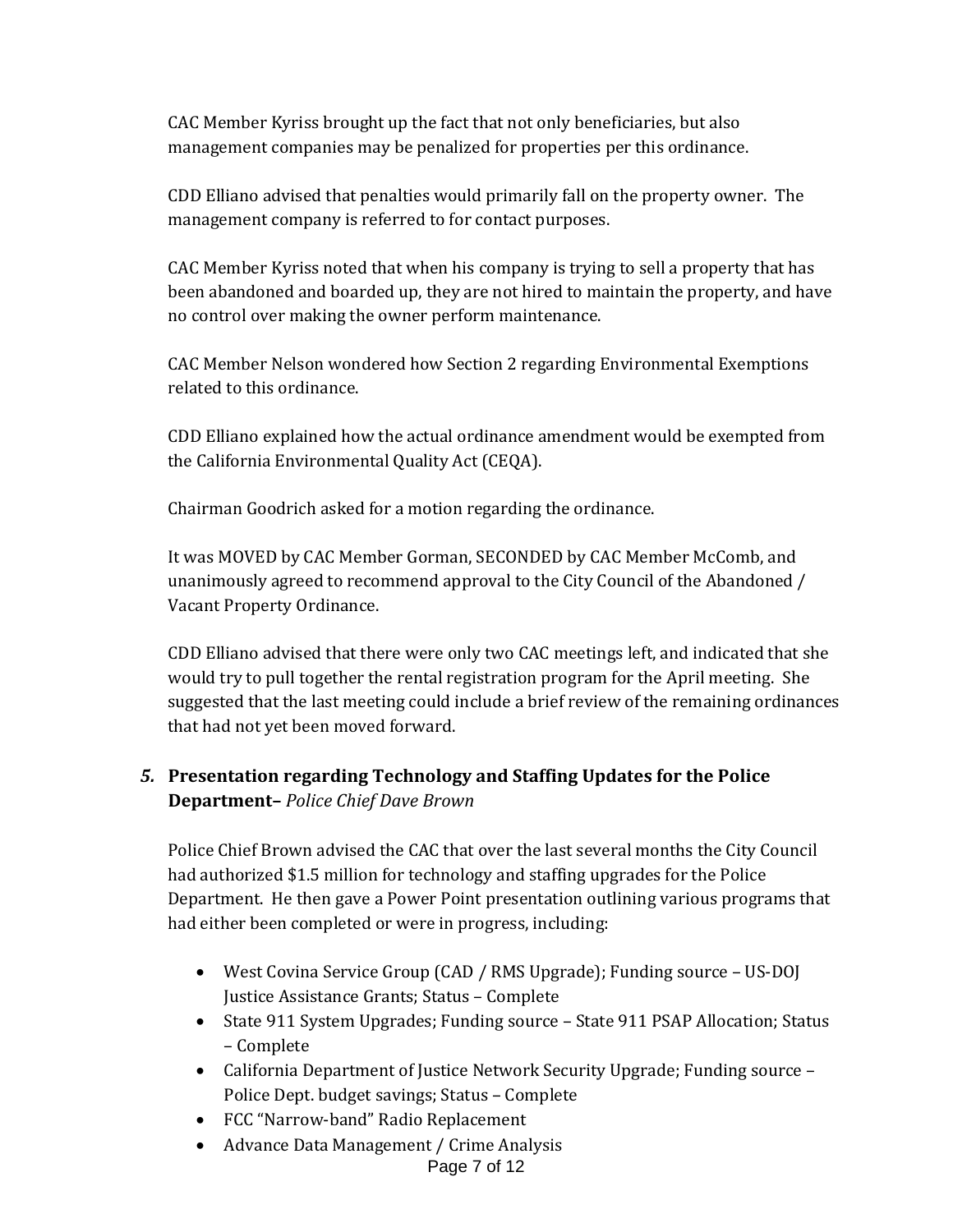- Automatic License Plate Reader Project; Funding source US DOJ Justice Assistance Grant; Status – Out to Bid
- Communications Center / Sisk Rebuild; Funding source 911 Funds / Development Impact Fees

Chief Brown advised that four (4) of the first six‐cylinder police cars were in and being utilized, and another five (5) were on their way. The automatic license plate readers will be mounted on those cars.

City Council Liasion Milne expressed concern regarding the automatic license plate readers as they might relate to privacy invasion.

Discussion ensued regarding this matter.

Chief Brown indicated that the Police Department could only run plates located on public streets. They could not enter someone's garage or back yard to view or run their license plates.

Chief Brown gave a staffing update, noting that there were now 57 fully trained officers in the field and ten officers in training. Of the 10, eight are in field training and two are in the academy. The training program is typically four months long. Occasionally if it goes well, it is extended by a month or two.

CAC Member Mari inquired regarding the actual cost per car of one of the automatic license plate readers.

Chief Brown responded that the cost was approximately \$15,000 per car.

CAC Member McComb asked how long a police car typically lasts.

Chief Brown stated that in most communities a police vehicle is utilized for about three years, but the Hemet Police Department typically utilized for eight years, and then use of the vehicle is transferred to the Police volunteers.

CAC Member Connell inquired regarding the current level of police staffing vs. what it was at its highest.

Chief Brown indicated that staffing was at 90 in 2007.

CAC Member Mari asked how many officers Chief Brown felt were needed.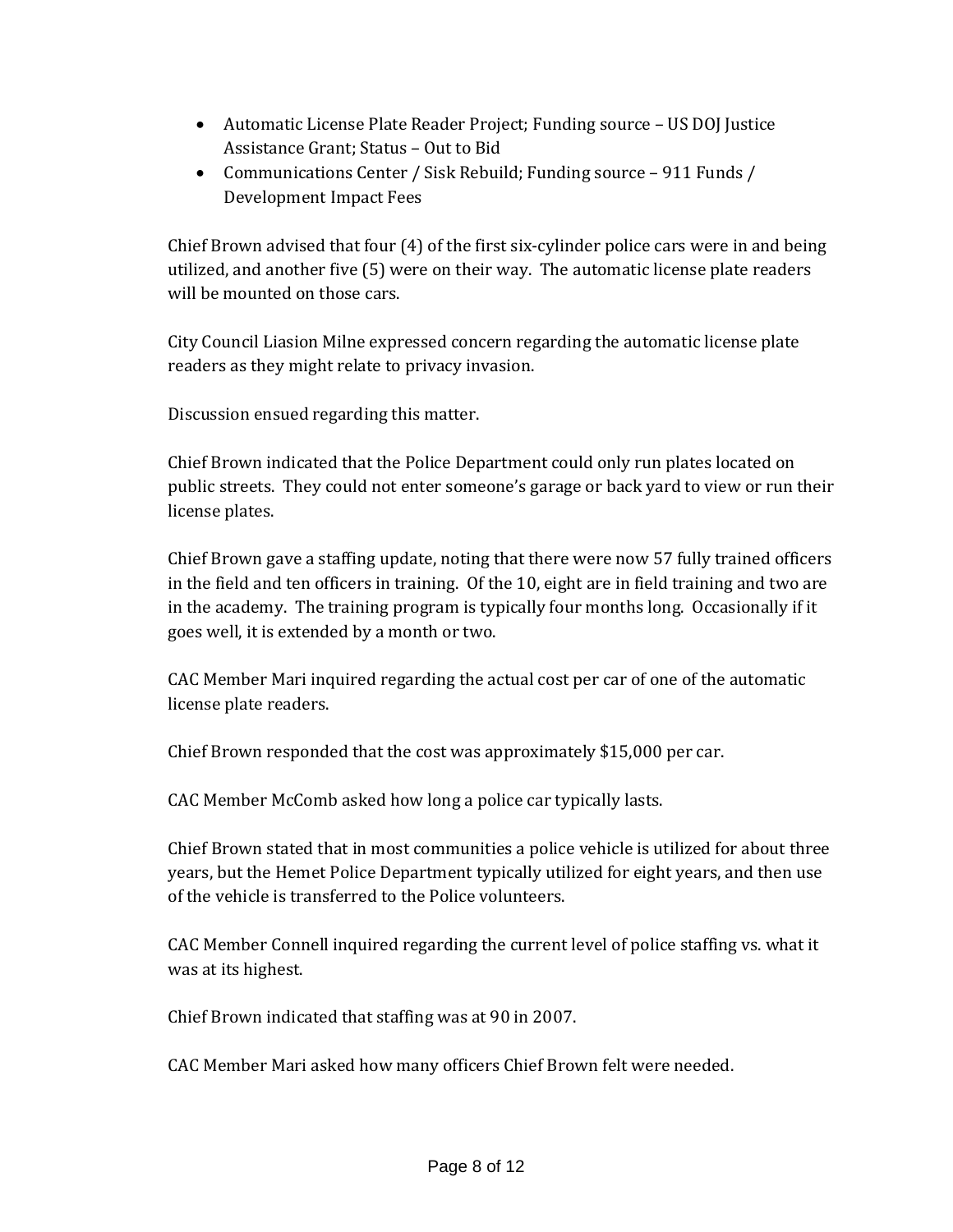Chief Brown responded that this answer changes with technology upgrades, and as the Department's way of doing things is improved. We are excited about having 67 police officers on staff. One officer per 1,000 people is generally what is needed.

CAC Member Gorman wondered if the 67 officers were sworn officers exclusively.

Chief Brown affirmed that they were.

CAC Member Masson expressed his support of the automatic license plate readers.

CAC Member Navarro wondered if the reduction of 23 officers since 2007 was a result of there being less people residing in the City.

Chief Brown advised that the current ratio is 0.7 officers per 1,000 people.

CAC Member Navarro added that he was a strong proponent of the Police Department.

The CAC thanked Chief Brown for his presentation and update.

#### **6. CAC Roundtable –** *CAC Chair & Committee Members*

CAC Member Navarro noted that he was a latecomer to the CAC, and stated that he had some questions. He asked if the CAC had been tasked with restoring the community. It is apparent that efforts are being made to do a lot of things with little or no resources. Has it ever been recommended to the City Council that they pursue ways of generating revenue? I have never run into a person who has indicated an opposition to a tax that would fund additional police officers, and I feel that this would be an appropriate approach. All over this town, things are not the way they were.

CAC Member Mari indicated that part of the job on the CAC is looking for funding resources, but the response of the citizens is often that it's not their problem and they don't want to be taxed. Everyone has an agenda, and not everyone is in favor of taxes that are proposed for a specific item.

Chairman Goodrich mentioned the grossly defeated Measure "O" which was a utility tax that would benefit the City's General Fund in 2008. The general consensus of the people was that they did not want to pay a tax that would go into the General Fund. Perhaps if it had been proposed to fund public safety exclusively it might have been more palatable to the residents.

CAC Member Navarro noted that there were different conditions in 2008.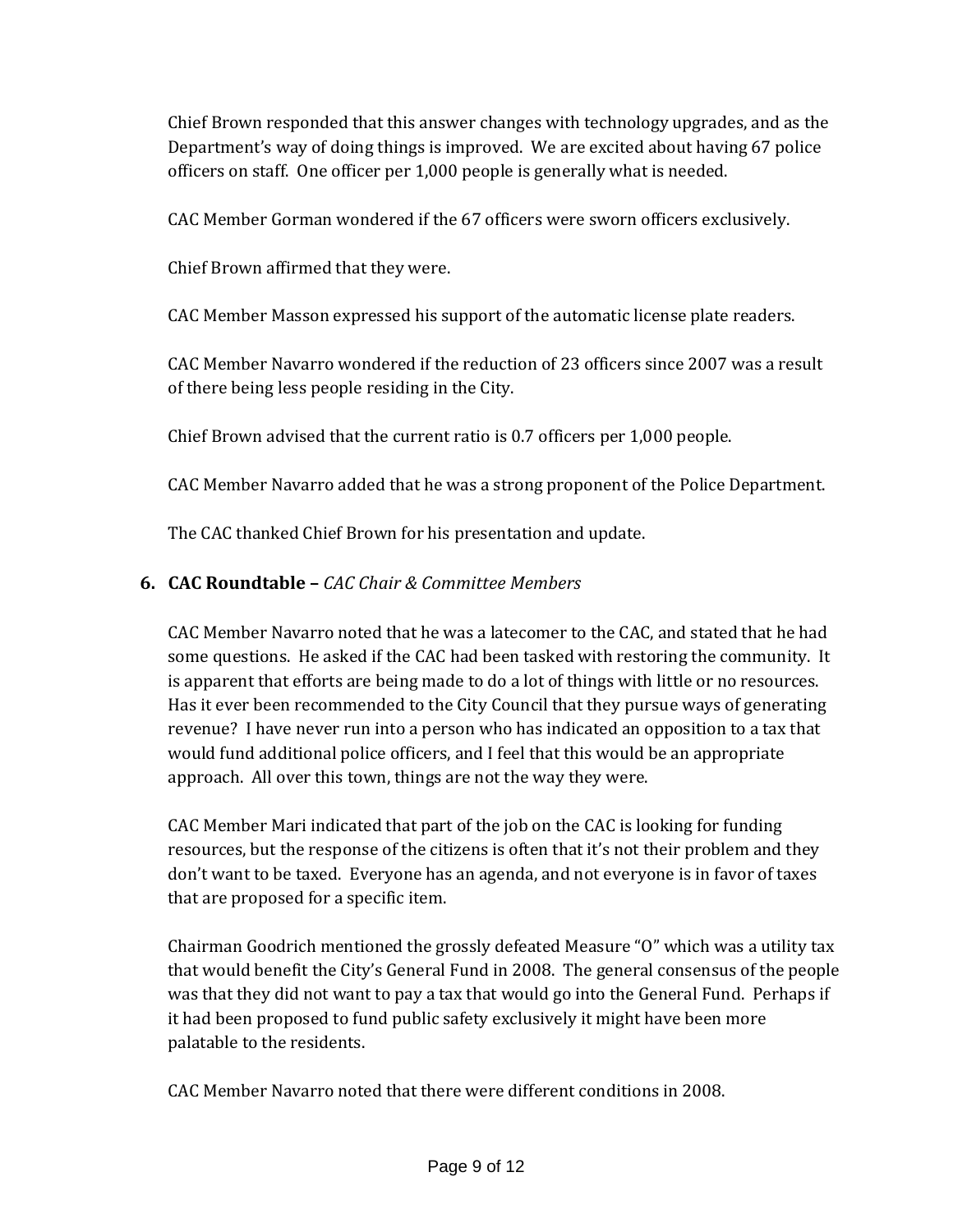Assistant City Attorney McEwen advised that this was a touchy subject. Taxes are something that the voters would have to approve. We haven't really been tasked with developing taxing ideas, but if the CAC is really interested in this, they could come up with a recommendation and move it up the chain to the Council.

Chairman Goodrich suggested that it wouldn't be a bad idea to have an economic development presentation with the Community Investment Director.

CAC Member Gorman agreed. The biggest part of ROCS is the need for more police officers. The City Council has to do what they have to do to give us the best police protection that they can, but they can't just move forward with taxing people. He referred to the February 24<sup>th</sup> CAC meeting that included a presentation of the 19 ordinances that were proposed to be accomplished. I would like to see that chart updated and brought back to us at the next meeting.

CAC Member Ramirez shared with the CAC his police ride‐along experience from two weeks ago. The officers are doing a fabulous job. He referred to a sweep that the police department was doing regarding adults purchasing alcohol for minors. The first time they did the sweep there were six or seven occurrences of this, but this time there were only two. He commended the Police Department.

## *7.* **Comments from the Public regarding items not on the agenda –** *Chairman Goodrich (This is an optional portion of the agenda at the discretion of the Chair, and allowed as time permits.)*

Bob Jungblood thanked the CAC for their commitment to the City through their efforts. I am an elected officer for Hemet Del Sol, and the biggest problem that we have today is off‐site property owners. When I moved to Hemet Del Sol, this community was almost 100% owner occupied. Now there are so many out‐of‐state owners that we cannot get to clean up or maintain their properties that our budget in dealing with these matters has increased to approximately \$5,000 per year. I don't want to get political, but I can't understand why we can't find some money for our Police and Fire Departments. I feel that this is unreasonable. Rod Fuller is one of the finest officers that the City has ever had in Code Enforcement, and Soledad Carrisoza in the Planning Department is wonderful. Sarah McComas in the City Clerk's office is also helpful whenever I have a request. The residents could not ask for better service from the City's employees.

Marcia Scott advised the CAC that the Farmer's Market vendor who sells knives continues to have a booth there. I was told that there would follow‐up regarding this issue, but nothing has changed. I feel that this is very dangerous and inappropriate in our community. She suggested that the CAC make a recommendation to the City Council that this booth not be allowed to locate there.

Discussion ensued regarding this issue.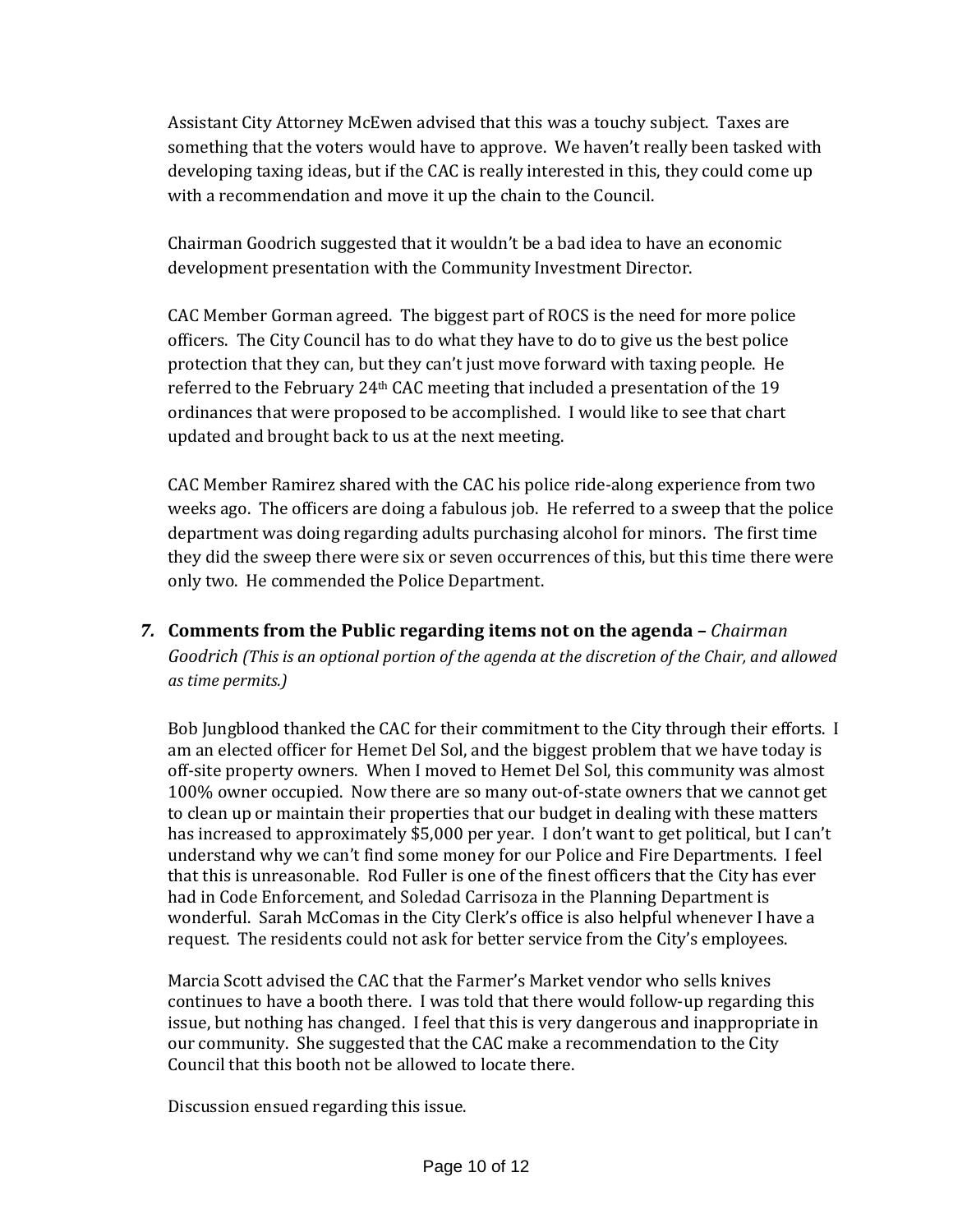City Council Liasion Milne stated that she was tired of Hemet ROCS not being given the credit that it deserves. She suggested that the CAC members and the regular members of the audience write to the Press to commend the Hemet ROCS group for their efforts and note what some of those efforts are. She noted that there are a number of good things happening in Hemet, but the Press never prints the good.

CAC Member Gorman suggested that the list of accomplishments be posted in the Press Enterprise.

CAC Member Mari asked if there had been any more discussion regarding the CAC moving their focus from negative to positive.

Chairman Goodrich indicated getting the word out has always been the difficult part.

City Council Liasion Milne suggested that if the people in this room right now write to Gail Hammond at the Press Enterprise in a positive light, perhaps we can get some word out to the community.